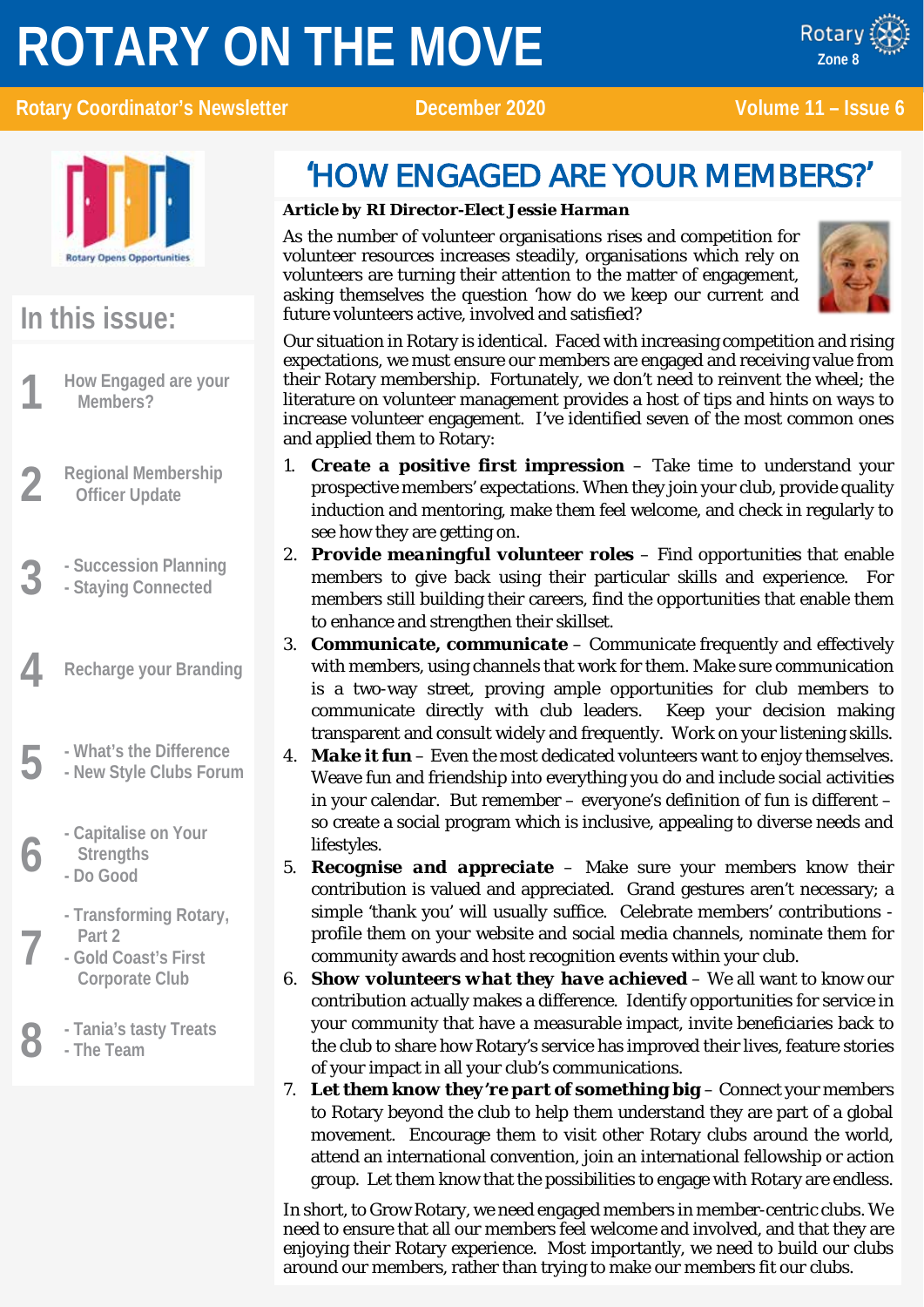## REGIONAL MEMBERSHIP UPDATE

*Article by Barbara Mifsud, Regional Membership Officer, Membership Development, South Pacific and Philippines Office[, barbara.mifsud@rotary.org,](mailto:barbara.mifsud@rotary.org)<https://www.facebook.com/barbara.mifsud.1>*

#### **Help us improve the Rotary Experience**

Rotary's members are what makes our organisation great! If there are ways to enhance the membership experience, we want to hear about it. The Rotary Member Census has gone out to all Rotarians and Rotaractors. This survey asks about your club experience (including

satisfaction with their club and its activities), the costs and value of membership, your interests and demographics. The Member Census shouldn't take more than 15 minutes to complete and will be open until mid-December. Please fill it in and provide your feedback. For more information [visit the FAQ page.](https://rotary.qualtrics.com/CP/File.php?F=F_42bUSB73oRdF4ah)

#### **Rotary Diversity, Equity, and Inclusion (DEI) Task Force**

As a global organisation, Rotary is committed to creating an environment that sets the standard for valuing and living the principals of Diversity, Equity, and Inclusion (DEI). After adopting the DEI statement in January 2019, the Board has taken active steps to create a concrete plan to ensure DEI is ingrained into our actions as an organisation.

As part of this commitment, we have tapped into the expertise of Rotary participants from around the world to create a DEI taskforce, who is charged with shaping a comprehensive action plan with achievable, measurable and meaningful outcomes for Rotary. [Meet the members of the DEI task force](https://my.rotary.org/en/meet-rotarys-diversity-equity-and-inclusion-taskforce) and let's work to make Rotary a more inclusive experience for all. Great news is that Rtn/Rotaractor Katey Halliday from South Australia is on the worldwide committee!

#### **Membership Resource Guide**

The Membership Resource Guide in [English](https://www.dropbox.com/s/fcv2u1mqs7tnxbs/MembershipResourceGuide_BM%20-%20Zone%208%20-%20November%202020.docx?dl=0) and [French](https://www.dropbox.com/s/wi5lpbfczme3ge4/MembershipResourceGuide_BM%20-%20Zone%208%20-%20November%202020_FR.docx?dl=0) has been updated with helpful new resources and publications noted in red. One resource I hope you'll find useful is our updated [State of Membership](https://my.rotary.org/document/state-membership-presentation-july) PowerPoint presentation which you can customise and share at club meetings and training events.

### **MEMBERSHIP STATISTICS** As at 16 November 2020



**Comparison to 1 July** [Worldwide](https://l.facebook.com/l.php?u=http%3A%2F%2Fmsgfocus.rotary.org%2Ffiles%2Famf_highroad_solution%2Fproject_188%2FComparison_to_start_figures_Oct2020.pdf%3Ffbclid%3DIwAR1m46uHLXCbhfhUq0Yos7dhGnyCfrnTxoqsnIVnbDmvCOJeLa6a6_S1lAA&h=AT3nOtTmEL0nP4v_OhXmHPP95T12a3jGwGqUOKR1IQkkerttq_2olxxkpsVUcW5GHR5jXkkJnXteqQPlgwi_3H6MMDL2rz2cri4Nv6bH6SYtaIc7tGsC6SWin5ZMdWAI6to3&__tn__=-UK-R&c%5b0%5d=AT1Gn-MHlnKkBULnMohOAU_JDBjWEO6CMS7C7psQP7X7pT2v6mrRawI7aTKP2hoPGi9Qk4KEMeavE9o8vM9uUqvUrTl9qWcNneiFxUNPinl7gZNqBdbmJOHqby-oa88IygA8W9tvtqIaRk7I96mcyTylEw) – as at 31/10/2020 Australia, [New Zealand and Pacific Islands](https://www.dropbox.com/s/cs9140u84s5mh6f/20201116%20-%20Australia%20New%20Zealand%20and%20Pacific%20Islands%20Comparison_to_1_July%20-%202020-11-16T211853.629.pdf?dl=0)

**Demographics** [Australia, New Zealand and Pacific Islands](https://www.dropbox.com/s/kuzsx2e8s0pzwbj/20201116%20-%20Australia%20New%20Zealand%20and%20Pacific%20Islands%20-%20District%20membership%20progress%20to%20goal.pdf?dl=0)

#### **Membership leads** [Australia, New Zealand and Pacific Islands](https://www.dropbox.com/s/3f9zk490v5qm4yg/20201116%20-%20Australia%20New%20Zealand%20and%20Pacific%20Islands%20-%20RMO_Membership_Leads_Success_Report%20%2867%29.pdf?dl=0)

#### **Useful links:**

- Learn more about membership leads for club leaders in this webinar: *[Connecting with Prospective](https://vimeo.com/channels/rotarymembership/471435576?fbclid=IwAR0JTF38Kmjp8Gte8mnyaNacgKsiXv69J8FygxcwJSG_-mbChMMbyoXw4y8)  [Members in Your Community](https://vimeo.com/channels/rotarymembership/471435576?fbclid=IwAR0JTF38Kmjp8Gte8mnyaNacgKsiXv69J8FygxcwJSG_-mbChMMbyoXw4y8)*
- Hear President Holger Knaack share his unique insights about membership when he was guest speaker at a special Zone 8 membership champions zoom meeting, [View the recording here.](https://youtu.be/YWEv010tZGc)
- Rtn Grant Godino, president-elect of the LGBT Rotarians and Friends Fellowship and member of the Rotary Club of Strathmore gives [helpful tips](https://blog.rotary.org/2020/10/20/what-you-can-do-to-make-your-club-more-lgbtq-inclusive/) about how to make your club more LGBTQ+ inclusive. Grant was also a panelist on the second DEI webinar *[The Power of Connection with](https://vimeo.com/channels/rotarymembership/478966944)  [Diverse Communities](https://vimeo.com/channels/rotarymembership/478966944)*

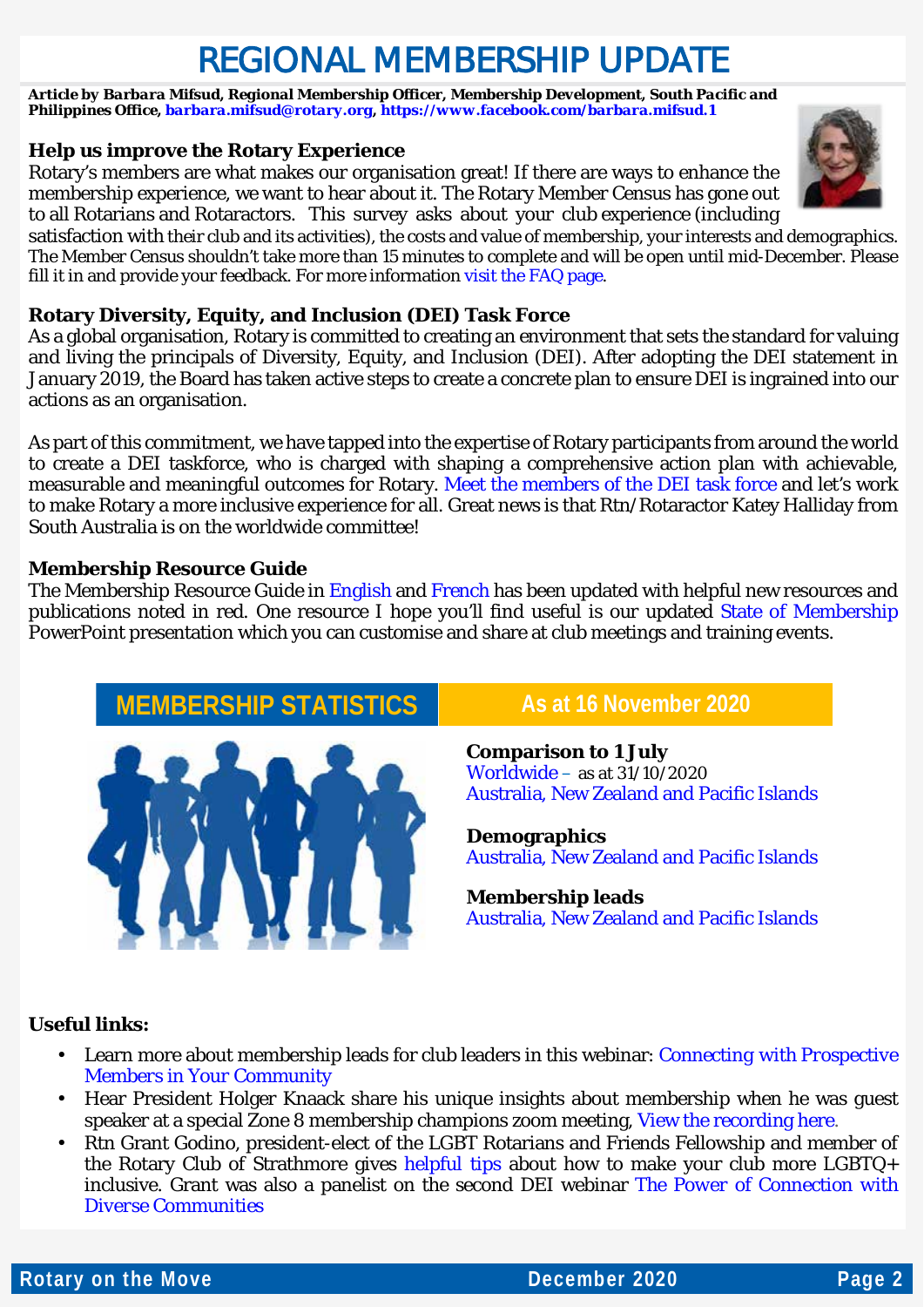### 'SUCCESSION PLANNING'

#### *Article by ARC PDG Brian Coffey*

Last month, I provided an insight of the importance of demographics – a vital consideration of succession planning when it comes to training and identifying needs and opportunities for your members.



What would you do in your Club if a key member resigned or fell ill? Would you be prepared?

Succession planning is not an issue that many Clubs address until the AGM, this is reflected in many Clubs not even having a plan evident on *'My Rotary'*.

We need to think about succession planning to meet our Incorporation obligations, Rotary commitment and most importantly to provide services and meet our Clubs goals (if we have any). What would happen in you club, if a key member were not available?

Have newer members been trusted and mentored with the skills and experience required. Clubs need to ensure they have a formal plan to manage the changes that result from a generational transfer of leadership as well as the ongoing changes that occur when key members are not available.

Effective succession planning demonstrates good planning, management and leadership through supporting organisational stability and sustainability, by ensuring there is an established process to meet staffing requirements with minimal disruption to the organisation.

We need to focus not only on our executive positions but on the key players in our club – from the raffle ticket seller to the BBQ specialist. Key positions can be defined as those that are crucial to the operations of your organisation and – because of skill, seniority and/or experience are hard to replace. The most important added benefit is that those members feel valued.

A succession plan should involve nurturing and developing members with the skills (training / certification), knowledge (revised job descriptions), qualities, experience, and the desire – grooming them to move up to fill specific, key positions.

Clubs and Districts should:

- Assess their current and future needs based on either their strategic plan, goals and objectives, or priority programs and projects
- Learn of the skills, ambitions or potential of members through offering development opportunity  $\ddot{\phantom{a}}$
- Match these needs to the capabilities of the existing membership
- Develop a plan to manage the gaps that will arise when individuals in key positions leave or advance
- The plan will generally include a combination of training and developing existing members, and recruitment identification and strategies.

### 'STAYING CONNECTED'

#### *Article by Marylin Rayment, District Membership Chair [D9570](https://rotary9570.org/)*

DMC D9570, Marilyn Rayment, has been holding monthly Membership Zoom meetings in order to keep the Club Membership Chairs in her District connected. Clubs within the district are up to 1200 kilometres apart and visiting each club is literally impossible. The monthly zoom meetings have enabled clubs to engage with Rotarians from other clubs within the District. One of many positive outcomes from these meetings included a membership promotion in the form of a Melbourne Cup Club sweep for the clubs in her District, the sweep was Corporate sponsored. The winning clubs were able to use funds to help promote Rotary Membership in their respective communities.

Th[e Calliope Rotary Club](https://www.facebook.com/callioperotaryclub/?__xts__) has hosted three dinners in order to continue to connect with students in their local community, they have recently chartered a new Interact Club, see below photo, the charter of the new Interact club has been a flow on effect from its Primary school, who have an active Rotakids Club. They have seen a growth with both Rotakids and Interact Clubs in their community.



**Rotary on the Move December 2020 Page 3**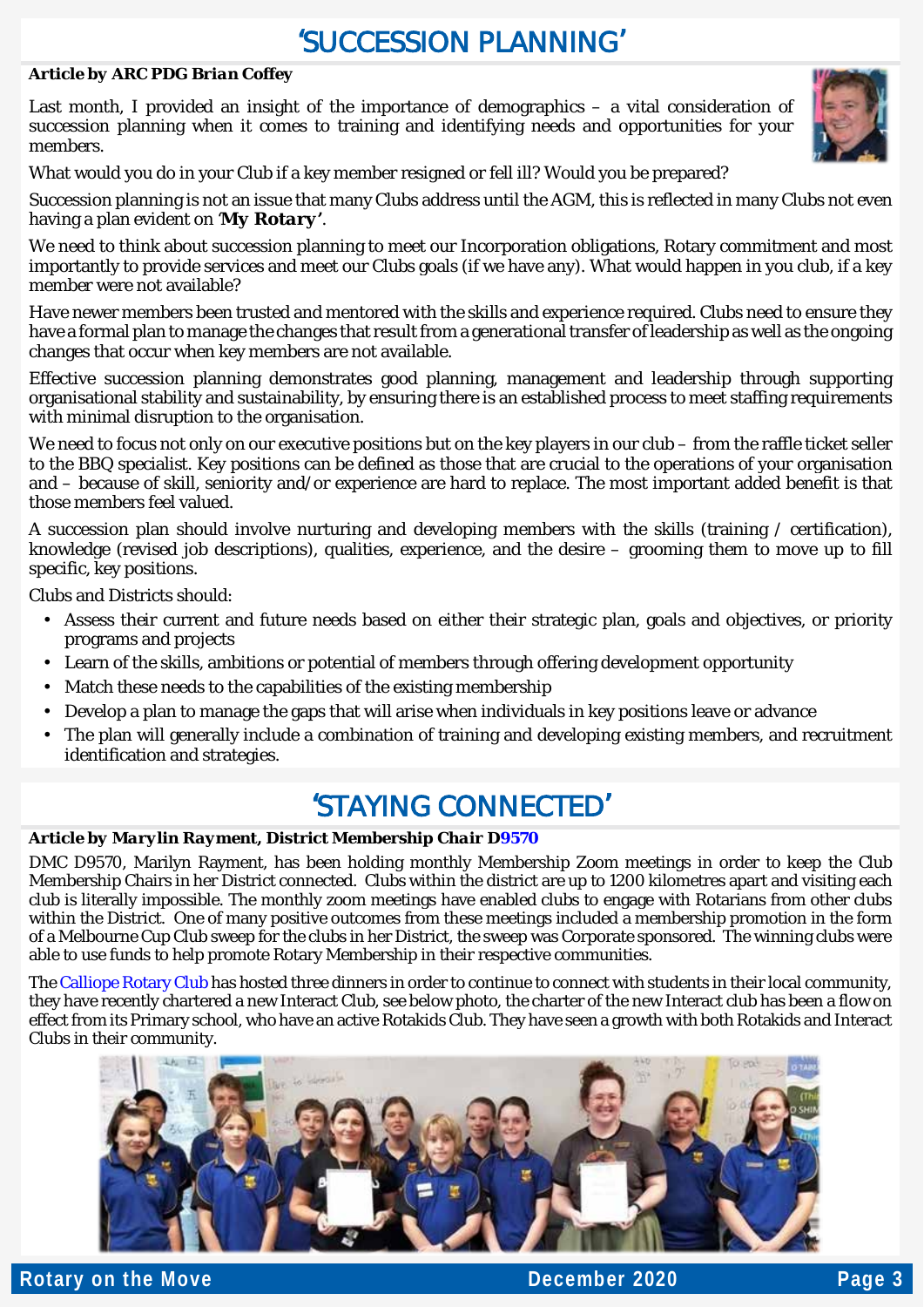### 'RECHARGE YOUR BRANDING TO ATTRACT MEMBERS'

#### *Article by ARC PDG Brian Coffey*

The new year lull and Co-Vid provide great opportunities to look at your Club and its direction. Brands have to evolve over time, but reactive tactics and haphazard brand executions can happen despite one's best intentions to be strategic and coordinated – we have seen this with club's reluctance to adapt to the Rotary branding. It has been around for 7 years – it is not new.



I recently drove through Coonabarabran and the effectiveness of our branding hit home. The usual large service club board was displayed at the towns entrance – what struck me was the Rotary Club had a sign no larger than any other – but significantly more prominent due to the wheel and the word *'Rotary'* on the side – no longer was the wheel an insignificant symbol blending in with the other well meaning, but outdated logos.

Look at your clubs branding - is your finger on our branding pulse? Regular brand health checks are needed to ensure your message is effectively reaching the right audience. Worse still, your organisation might be on a slow decline, sliding into irrelevance due to lack of visual recognition.

Even if things are going well, it's worth taking a little time to review whether your brand needs a little TLC or some urgent resuscitation. Here's seven steps to follow to give your brand the recharge it needs:

- 1. Redefine your core values: Are you clear on what your business core values are? Do you have your values, mission and vison written down – it's called a Business and Strategic Plans – once in place – they are easy to maintain.
- 2. Review your brand promise: Are your members (current and potential) and the community clear on what you are promising them and what they can expect from your club? Remember that a brand is the essence or promise that is delivered or experienced. It's about what your customer thinks about you, not what you think about yourself. Maybe it is time to ask do you foster the Rotary International Vision and our Core Values?
- 3. Re-evaluate your audience: Take a fresh look at your audience each year. Use it as an opportunity to get rid of any deadwood and realign your plan for membership and service. Be aware of an evolving community – demographics, culture, marketing needs.
- 4. Revise your offerings: Step back, reflect on your AGM and mid-year goal achievements, taking a closer look at current Rotary trends, significant changes in your community and what surrounding clubs, and the District is doing. What services and products do you need to start promoting, offering, or retire, to better serve your community and improve your image?
- 5. Reassess your marketing strategy: Stop and reassess its execution and suitability for your area and demographics. Be prepared to revise it, if needed.
- 6. Reflect on your branding executions: Branding is a lot more than a logo, but it does include the logo (design and advertising) application across the media channels with which you communicate (digital/social/print/signage/clothing/trailers/marquees). Lay everything on the table and do a brand and communications audit: is everything relevant? Is it on brand? Are the colours, fonts, message, photography, brand story, worthy? A misaligned look, feel and message can confuse your audience and you appear inconsistent and unprofessional – something that may not sit well if ever a legal claim is in place against a Rotary club. Is your club marketing team being as responsive, effective and creative as you need them to be?
- 7. Consider your best asset your people: Are all of your members (especially new members) educated and equipped to live out your brand? Members are the key part of our brand story; so, ensure that they are telling and promoting it well – our brand is remarkably well respected by those who know it. Simply reflect on our core values of friendship, integrity, acceptance of diversity and our service and leadership opportunities.

Hopefully a brand audit will only reveal some small inconsistencies. Fill in those gaps, celebrate and promote the cumulative effect of making the improvements - your target market is perceptive and will notice.



Don't ever use them.

If the inconsistencies are great – and your brand has gone off on random tangents or is dated – then it could be time for a new strategy or rebranding exercise, and it is time to call in help of your Assistant Governor for some guidance and connections.

For further assistance contact PDG Gina Growden Rotary Public Image Coordinator 2018-2021 Rotary International Zone 8 Email: [gina.growden@bigpond.com;](mailto:gina.growden@bigpond.com) Mob 0412 128 106 or refer to <https://brandcenter.rotary.org/en-GB>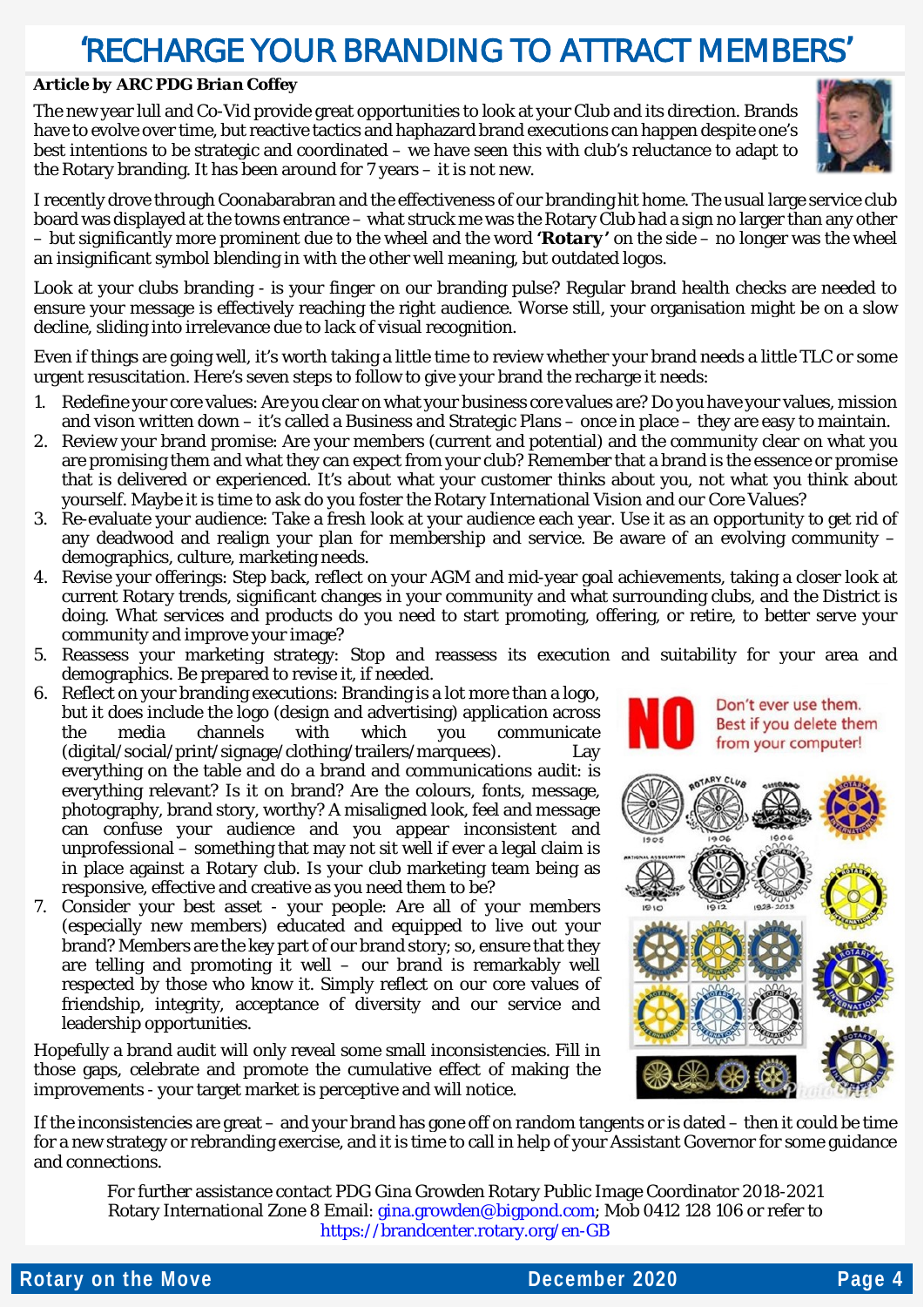### 'MEMBERSHIP AND PUBLIC RELATIONS - WHAT'S THE DIFFERENCE?'

#### *Article four by PDG C. Ross Carlyle, [D9830.](https://rotary9830.org.au/) Articles one, two and three appeared in this Newsletter in the August, September and October 2020 editions*

Several years back (2016-17) Rotary International changed the look of the Model Club.

Instead of structuring clubs along the Avenues of Service model with a Club Director for each Avenue of Service, the Model Club now structures strategically, and clubs are being asked to align with Rotary International's strategic goals and objectives.

Under the new model a standard club looks like this:

President Secretary (Club Administration) Director - Membership Director - Service Projects Director - The Rotary Foundation Director - Public Relations (generally the club's Executive Secretary)

Larger and/or very active clubs may choose to enhance this model through the addition of others on club boards and/or management committees - President Elect, Past President, Vice President, Treasurer, specific Avenues of Service Directors and/or Chairs of Committees. Details regarding club models are available in the following Rotary Publications via My Rotary:<br>**W** Lead Your Club - President

w Lead Your District - Assistant Governor

The take-away message from this change is that Rotary International is asking clubs to focus on four priority areas: w Membership w Service Projects w The Rotary Foundation w Public Relations

Membership and Public Relations each have their own discrete focus and should not be treated as one and the same within clubs and districts. Let's look at how they differ.

#### **Membership deals with strategies and action plans - It's the process of gaining and retaining members.**

- building actions plans for membership development and enhancement
- measuring performance
- developing and nurturing the club culture

#### **Public Relations deals with attitudes, behaviours, branding, marketing, and how we appear to others - It's dealing with perceptions of our organization and the value people associate with it.**

- managing the overall communication effort print, TV, radio, social media etc.
- all communications to Rotary International standards consistency in branding and presentation
- interpreting and managing perceptions relating to the type and style of causes and events club(s) take on putting a positive spin on all things related to Rotary
- interpreting and managing the tone of communications, behaviours and events, and the impact such may have on the perception of Rotarians and our brand within the wider community.
- getting good news stories into the public domain and onto My Rotary

In Membership and Public Relations, we have two quite distinct and interrelated roles. Both are important. Each one focuses on a specific strategic priority as set out by Rotary International, one being **membership growth and retention** and the other **brand recognition and awareness**. Also, it is a given that overlap may occur. A Membership campaign, for example, may rely on Public Image support for effective and correct branding of communication material.

Both roles have an important place in clubs and districts as we seek to grow our membership and advance the good news stories involving Rotary.

### Rotary Zone 8 NEW STYLE ROTARY CLUBS FORUM

#### 'C a u s e - B a s e d' & S a t e l l i t e C l u b s

Thursday 17 December 2020 6pm (AEDT) You're invited - Meeting Registration, click [HERE](https://rotary-org.zoom.us/meeting/register/tJUkf-qqqTwsE9RubyEcdknp_vv3hsa81JHs) 

Chris Bloore - Inaugural President - Rotary e-club of WASH - District 9980 NZ Josephine Bell - District 9640 Chair Nominee 2021-22 - RC Stanthorpe Satellite Flexitime Matt McLeod - District 9910 NZ - Satellite Club Champion

**Rotary on the Move December 2020 Page 5** 

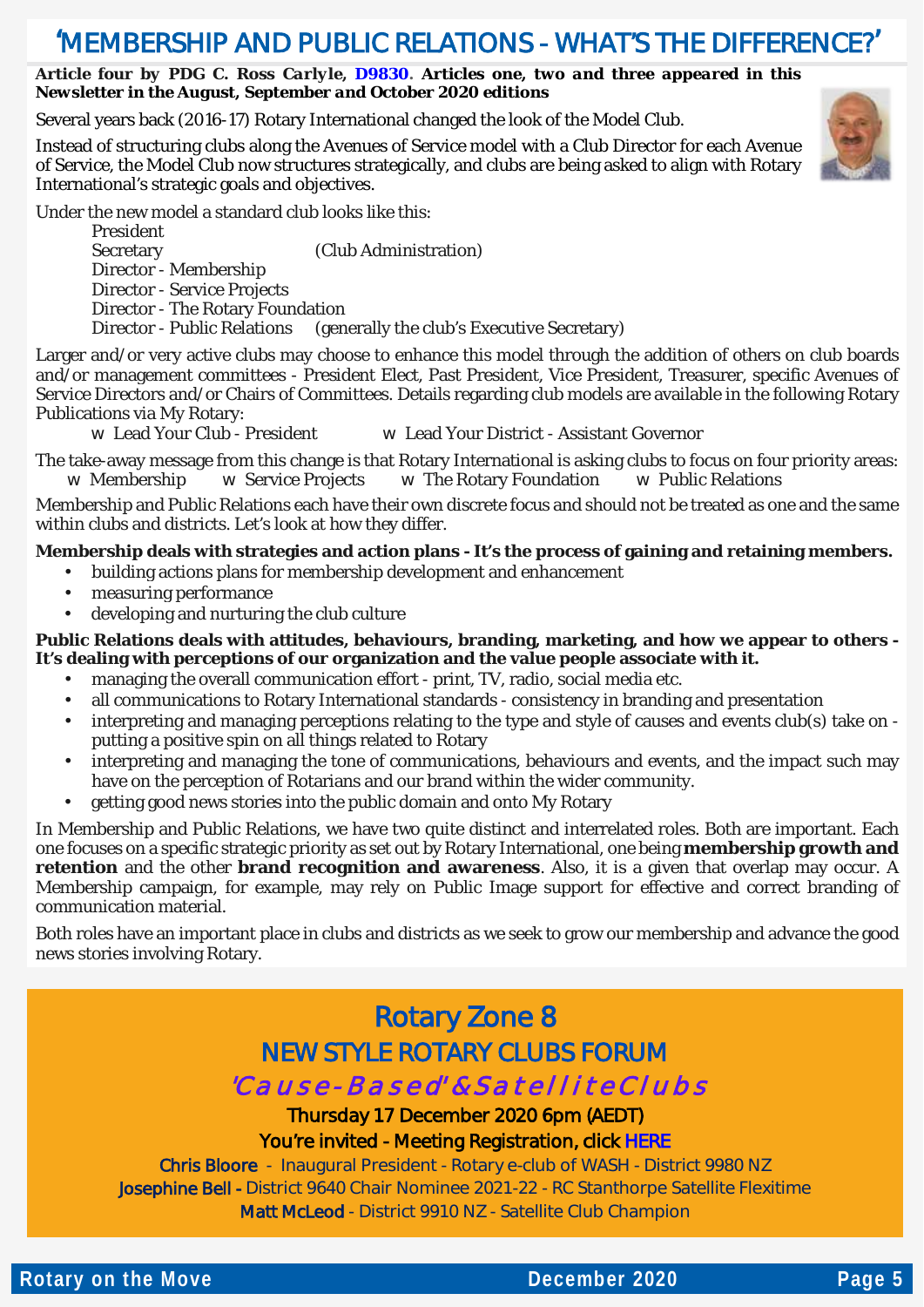## 'CAPITALISE ON YOUR STRENGTHS FOR MEMBERSHIP SATISFACTION'

#### *Article by Carol Coffey, Distric[t 9670](https://rotary9670.org.au/) Membership Chair*

Who doesn't enjoy a spirited motivational speech or demonstration? Who loves going out and doing something that you can do well? People are inspired by strength of character, morals, talent and skills, so why in a volunteer organisation do we spend time searching for our weaknesses?



There are often enough people in your workplace fixated and reminding you of your perceived weaknesses and what you need to do (in their opinion) to lessen them. Often, they want you to fit into a role description, without flamboyancy and opportunity to push the limits.

To motivate people, be progressive and look at their strengths; this is particularly important to Millennials who thrive on recognition. Gallup research indicates people working in their strengths zone look forward to going to work, have more positive interactions with co-workers and treat customers better. People in this zone proudly tell their friends they work for a great company, achieve more daily, and have more positive and innovative moments. All areas that provide for excellent quality of life and pride in workmanship. I saw this in abundance recently from a young Sudanese man who had the opportunity to go on a RAWCS project to Vanuatu where he plied his IT skills with a solar installation.

His pride in working with Rotary, getting recognition and a reference to assist him working with John Deere was a presentation to remember. My husband offered to assist him in honing his skill and present to District Conferences – Kleenex shares would rise that weekend! Hopefully one day he will accept the offer and believe in the power of his empathy to influence his powerful story.

Strengths develop from our talents through experiences, skill building, coaching and feedback – your personal development of vision, communication, organisation, leadership and positive lifestyle are talents that develop over time to shape your strategic thinking, relationship building, influencing and executing. (reference Clifton StrengthsFinder - Don Clifton). Clifton said, "what will happen when we think about what is right with people, rather than fixating on what is wrong with them?" He also believed that weakness filing prevented failure where strengths building led to success.

People gain greater self-confidence and self-awareness, an improved understanding of others, greater collaboration, renewed joy in their work and a different perspective in how they can approach their work.

How does this relate to your experience in Rotary?

Rotary (and many other service organisations and NFP) let you explore talents that your workplace may not allow for. An accountant can engage in IT or marketing, a sole trader can be President of a club, an office worker can be a Treasurer, most importantly we ALL can be '*ordinary people doing extraordinary things'* through our service opportunities.

We don't need to dwell on our clubs or members weaknesses – lets manage and explore the many and varied strengths of our members to provide the opportunity for the elements of human behaviour that may not be possible in their workplace to be better used. Maybe it is what some members need to maintain their membership, maybe it will ignite some passion amongst your club as new opportunities develop from their strengths.

There are 34 themes in the StrengthsFinder framework; imagine what success, growth, innovation and engagement you could achieve through knowing and applying your dominant strengths – starting, experimenting and learning in the safety and hopefully with the support of your club – allow Rotary to Open Opportunities.

### **'DO GOOD'**

#### *Quotes from [9550](https://www.d9550rotary.org.au/) DG Merewyn Wright, from the November 2020 DG Newsletter*

"Let's think about why we meet, where we meet, what we do when we meet, and who we meet with – and perhaps even what we call these get togethers! Our world is changing, and with the current pandemic even more so; we need to adapt and change our practices if we are to continue to stay relevant."



"This is all about our service projects - the way we "do good" in our local and global communities, because "Service above Self" is still our core business, and our local, national and global communities need us more than ever!"

"Let's not just "do good" in our communities; let's make sure we tell everyone about it! But let's do it well – using consistent branding."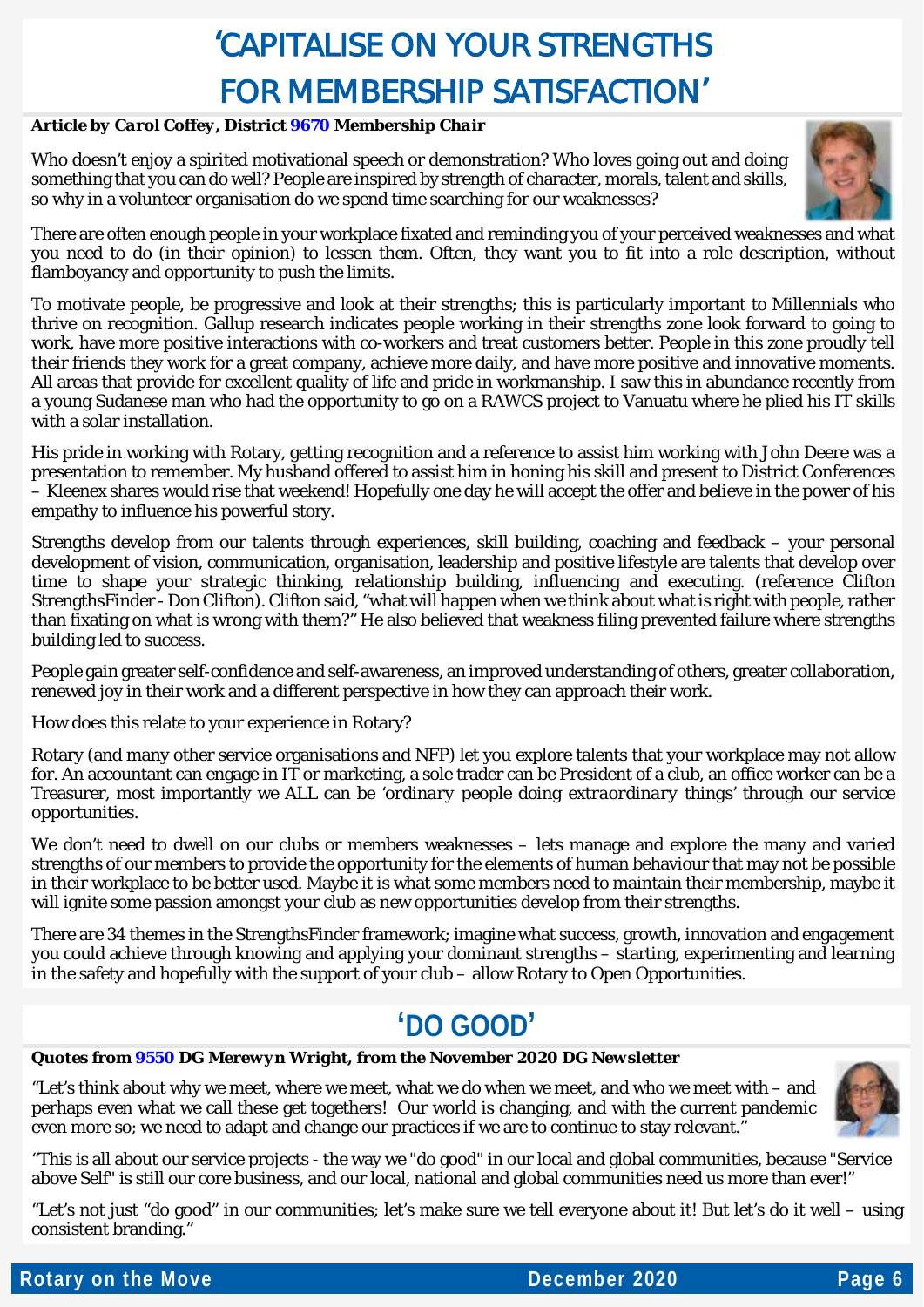### 'TRANSFORMING ROTARY PART 2. AT THE CLUB'

#### *Opinion article by PDG Euan Miller, [Rotary Club of Norwood Inc D9510.](http://rotarynorwood.org.au/) Part one appeared in last month's edition of this Newsletter.*

If we cannot achieve change in the engine room of Rotary – the chub – we cannot transform Rotary.

Many clubs don't want to change. They have a significant group of members who joined in the last century who are happy with the culture and will continue to live service above self as they have always done it.

Clubs with less than 20 members – and we have a lot of them in our Zone - are also unlikely to change. They recycle Presidents because they have to and because of this, they lack the spark and energy to transform. They go through the motions because they want to maintain the fellowship with long-term friends. Some would like to grow but only in their present comfortable image and if they try to achieve both, they invariably fail.

Clubs with female leaders are also at risk. In one of our districts this year five women presidents have been replaced with men, primarily because of conflict in the club. Women expect respectful relationships between members but some members, invariably male, find this difficult to achieve. The tragedy is, if the disrespected woman resigns, she invariably takes a coterie of other women with her.

So what do we have to do?

- 1. Districts need to get involved with these clubs at risk. If there isn't a suitable candidate within the club to lead change over a number of years, we need to salt the club with a leader. We do this when we set up new clubs – why not with existing clubs?
- 2. We need to teach clubs to resolve conflict. Standards need to set and maintained. Disrespectful behaviour needs to be called out immediately. As soon as it is allowed to fester it is too late.
- 3. Transformation creates tension. Leaders need to monitor any discomfort it creates and ensure all members are comfortable with every step. Sometimes this may mean two steps back for every step forward, but as long as the goals are clear and agreed, you will achieve.
- 4. This is the AGM season. DGsE and AGs should be monitoring and coaching their clubs closely for leadership choices for 21/22. External eyes often see more clearly.
- 5. Districts need to create more clubs. Last year our Zone lost 22 clubs and only three districts had net club growth. Most districts used to have an Extension committee with a prime focus of creating new clubs. If we want to transform Rotary we need to create new clubs. Every district should have a goal of creating at least one new club each year.

### 'GOLD COAST'S FIRST CORPORATE CLUB'

#### *Article by Barbara Mifsud, Regional Membership Officer*

The [Rotary Club of Gold Coast Corporate](https://rotary9640.org/clubInfo/gold-coast-corporate) in [D9640](https://rotary9640.org/clubInfo/gold-coast-corporate) recently chartered in October, made up entirely of corporate members. The club, one of the first of its kind in our region, has 27 senior corporate leaders from over 14 international and national companies, with 5 more members wanting to join since chartering. The club has over 60% women and 40% are under 40 years of age.





The club's champion, DG Andy Rajapakse (photo insert on the left), tells us what the value proposition was for corporate members when starting the club: 'My message was simple. Rotary gives a trusted platform to implement their corporate purpose to be a good corporate citizen. Today's customers will ask what your corporate purpose is before making their purchase choice. And it worked!'

DG Andy says that it took him 100 days to start this club from ground zero. 'The magic was, I found the right (non-Rotarian) community champion from a leading company in the Corporate Centre. As leaders, we must trust the leadership and ability of people we don't already know'.

This new style club meets physically once a month for wine and cheese at the Corporate Centre. Each company takes a turn hosting and showcasing their corporate story. Additionally, there is little personal outlay for members, as with corporate membership, corporates pay RI/district dues, which can be deducted as a company expenditure before tax as business development. This makes Rotary more affordable for everyone.

DG Andy highlights another selling point for corporates: 'Rather than honouring their best employees with a plaque or a watch, why not make a contribution to the Rotary Foundation and honour them with an international and ethical award, a Paul Harris Fellow? Again, this contribution is tax-deductible.'

The club will be mentored by PDG Michael Irving as the new club advisor, for the next three years. We look forward to seeing what the club achieves in the future.